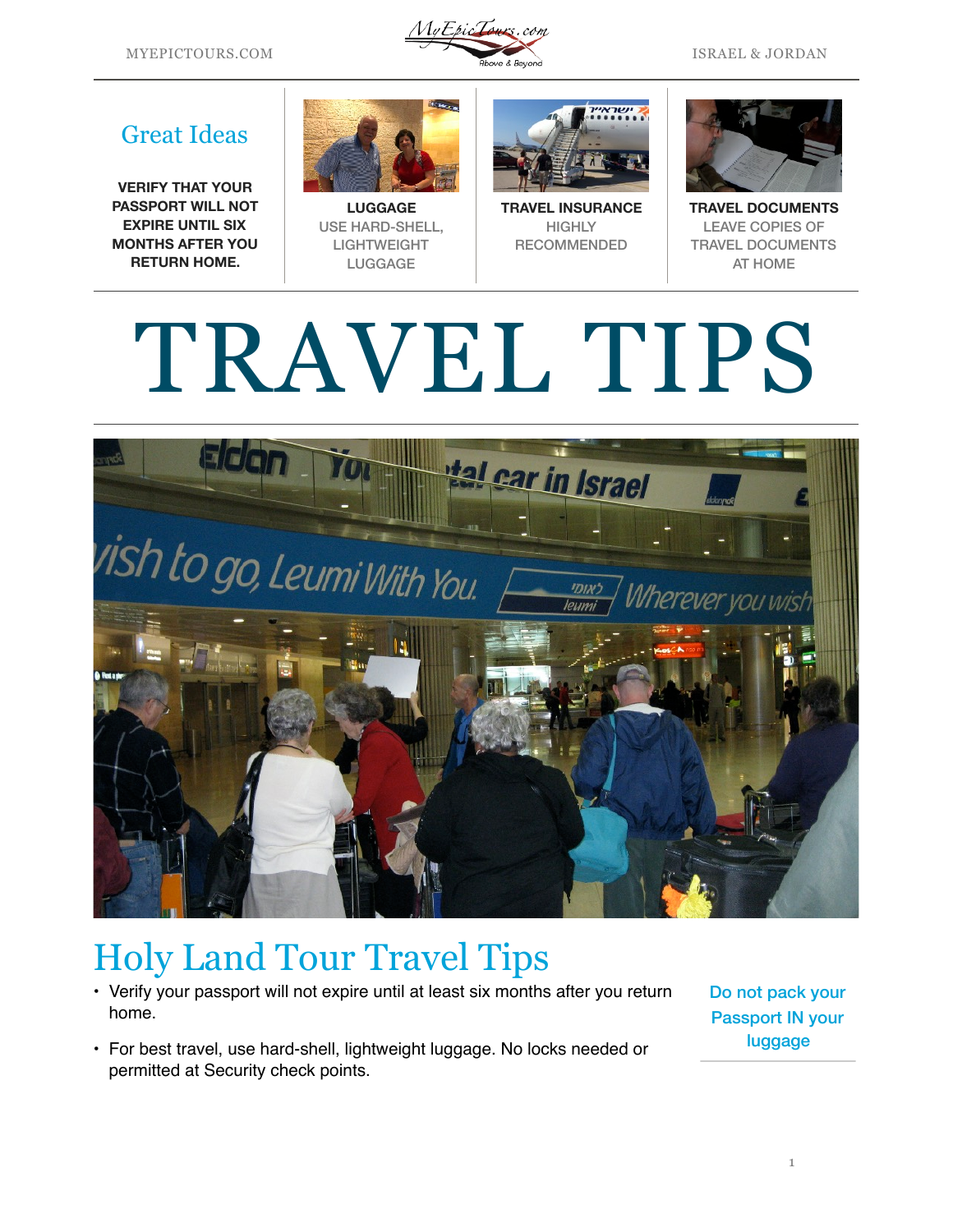- Recommend purchasing Traveler's Insurance, verifying types of cancelation and medical coverage. Go to [myepictours.com](http://myepictours.com) and click on **TRAVEL INSURANCE** at the top right of each website page. The sooner you purchase the insurance the less expensive it will be so we strongly encourage you to do this asap.
- Leave **copies** of your travel documents including; a copy of your passport, itinerary, tickets, and emergency telephone number with someone at home.
- Your Passport should be packed in your purse/waist purse, NOT in your luggage.

Clearly **label** your suitcase inside and outside (name, home address, phone number and destination) and outside (name and destination). Put a photocopy of your **itinerary** on top of your clothes inside your suitcase. Include a copy of your passport and travel tickets in your suitcase in case your documents get lost or stolen.

Strong luggage tags should be attached to the main handle of your luggage and carry-on. We will provide color coded markers in order to quickly identify our luggage on conveyor belts in the airports.

**Carry-On luggage.** One Carry-on luggage, plus a personal item, such as a purse or backpack. Do not over pack it! Leave space for your souvenirs. For a carry-on, a spinner with 4 wheels is the easiest to manage for the long walks in the concourses at the airports. Review airline's online baggage and carry-on policy for size and weight limitations. Be sure it will fit in airplanes overhead bin. Your carry-on bag should contain everything you will need on the way to your destination, such as essential **medication.** Bring a copy of a prescription list as well. Medication should preferably carry pharmacy labels.

**Waist Purses** are HIGHLY recommended during tour days. Wear a 'waist purse' to carry your money and passport. It works better for securing your funds and passport than a wallet and/or purse. Ladies, you may carry a purse in addition to your 'carry-on' bag, but it must not be unreasonably large, and for your sake, not heavy. When you are touring each day, it is safe to leave your purse and/or bags on the coach, but your money should always be strapped on your waist. Never count money in public. Men must not carry money and passport in pockets. All persons should wear a waist purse that fits neatly in front or under your clothing. The point is to create a means of securing your passport and money on your person, but out of sight. Pickpockets will not be

*Label your luggage clearly*







Clearly label your suitcase inside and outside. Put a photocopy of your itinerary on top of your clothes, inside your suitcase. Include a copy of your passport and travel tickets in your suitcase in the event your documents get lost or stolen.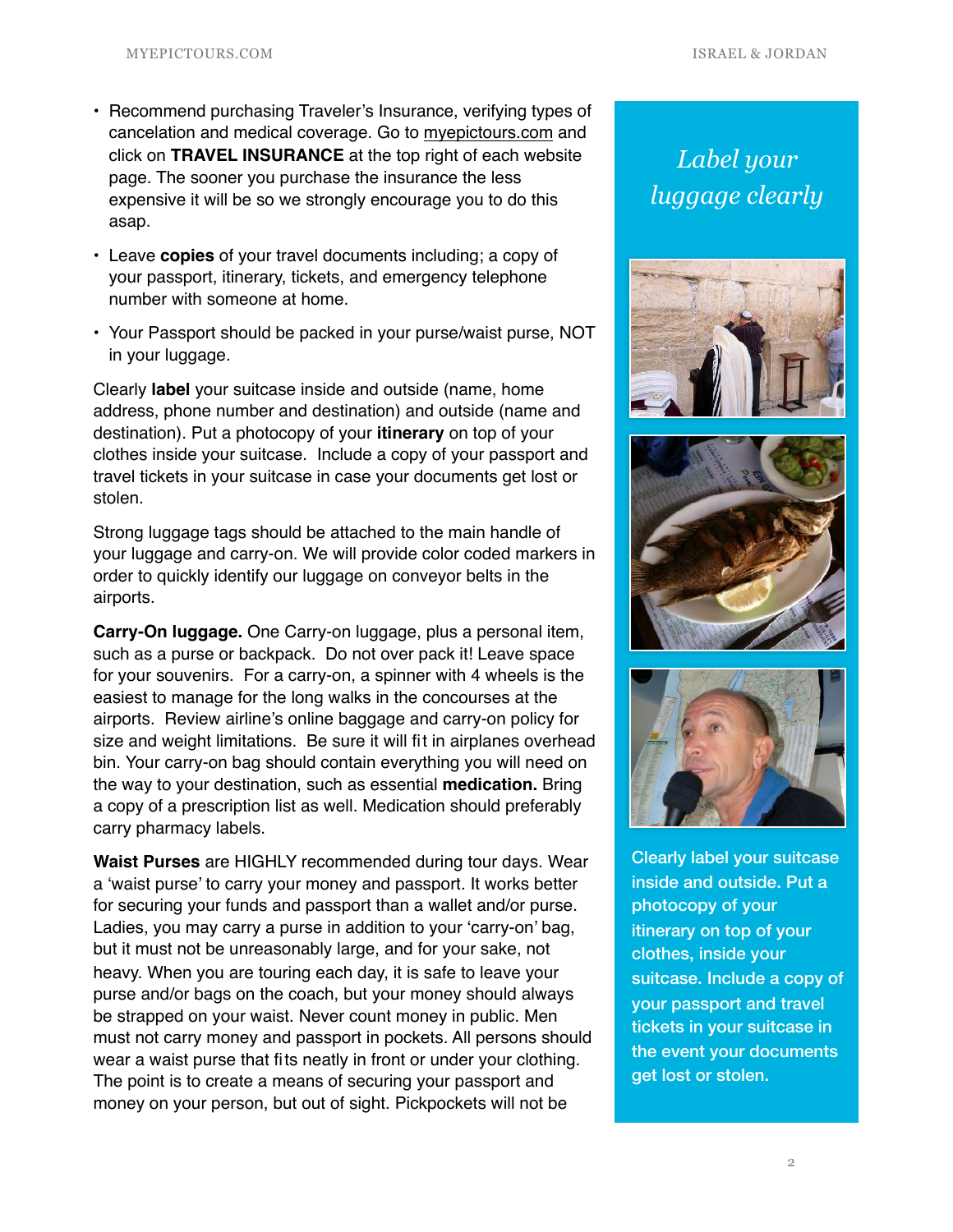*Place clear drycleaning plastic bags over each garment*





Do not take large amounts of cash. Do take a few \$20 along with \$50 in onedollar bills. There are many 'dollar moments' along the way….like bottled water or a pack of postcards.

challenged to take your valuables and money if you follow this advice.

## **CLOTHING:**

**Color** is also important. White clothes will not stay white long and black will absorb the heat and may cause discomfort. Light colors or mid-tones are best. Casual comfortable clothes – lightweight easy-care clothing. Use Mix/match to avoid quantities of clothing. MINIMUM number of clothing! You will regret bringing all that stuff you didn't really need. Wearing the same item several times is acceptable. The Dead Sea area can be warm, and evenings can be cool. Pack a light jacket or sweater. Don't overpack.Take a travel clothesline and pins to hang clothes at night to dry.

**Sunglasses**, sunhat, and sunscreen are essential on this tour.

**Women** visiting religious sites should cover legs, cleavage and shoulders (even arms in some mosques). Eastern Orthodox sites might require women to wear a skirt and/or to cover their heads. If we tour the temple mount, a modest skirt (below knees) is required. A light shawl that can serve as a wrap or headscarf is a useful aid for modesty. There are many different religions in Israel and Jordan. Some are very offended by western clothing. We are in their country as visitors, dress modestly so as not to offend anyone.

**Men** will find that shorts may not be acceptable at some religious sites. Men should cover their heads in mosques and synagogues (but not in churches). At some Jewish sites (such as the Western Wall) a kippah (skullcap) is provided free. Don't overpack.

Wear comfortable walking shoes. No occasions for dress-up. Casual/sport is fine for dinner. You will feel right at home with other dining guests. No NEW shoes that haven't been 'proven comfortable'.

A lightweight Bible or Bible phone App is acceptable (able to use offline)

A journal/notebook that fits into a pocket or purse

Small travel size laundry detergent (place liquids in Ziploc bag) Powder is more safe against spillage.

Pack a couple of shoe boxes with snacks in luggage, eat and share on the tour, then use empty boxes to pack souvenirs

Place clear dry-cleaning plastic bags over each hanging garment to prevent wrinkles. Lay flat and roll up to place in luggage

Pack all gels, liquids, lotions, toothpaste, creams, shampoo, hair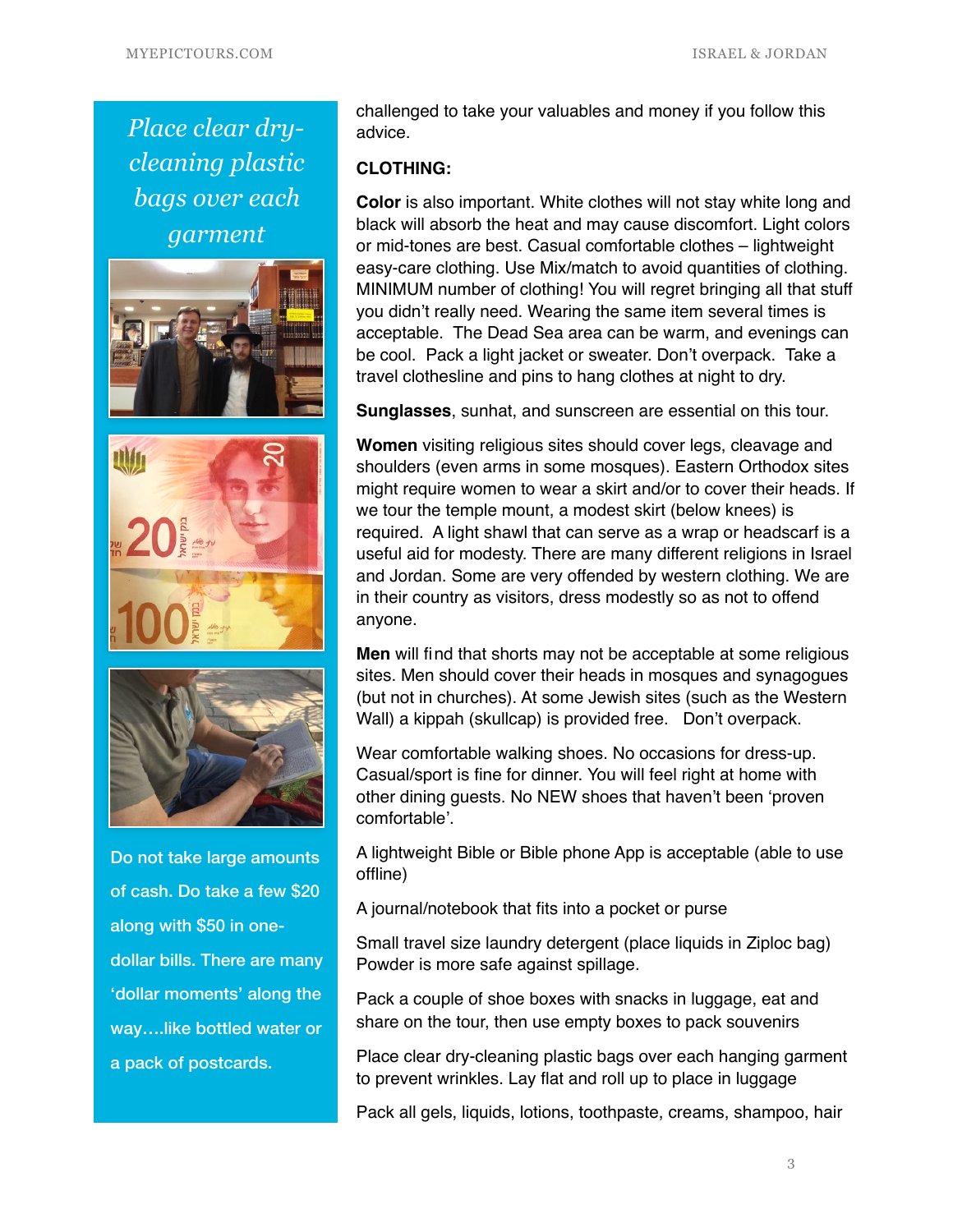spray, etc. in your checked luggage, NOT IN CARRY-ON BAG OR **PURSE**. Place items in Ziploc bags to prevent leakage.

**Prepare your prayer list ahead of time for our prayer visit to the Western Wall.** Write names or prayer request on a small piece of paper, small enough to fold and place in the cracks of the rock wall. Be sure to have your written prayers with you when we tour Jerusalem.

**Phone camera or a digital camera** with supply of batteries and/or electric charger. Be sure your



camera/cards will hold a thousand photos!

**DO** *NOT* **TAKE LARGE AMOUNTS OF CASH.**  A Few \$20s along with \$50 in one-dollar bills. There are many dollar moments, like bottled water or a pack of postcards.

Debit or credit cards are widely accepted. Contact your bank or credit card provider to place a Travel Alert on your cards. Provide the days and countries you will be touring. Verify your contact telephone information is up to date at your bank.

*Wash Cloths/face cloths are not* provided in most hotels. Take an inexpensive 10-pack of dollar

store type wash cloths.

Pack a small **first aid kit** in your suitcase. Over the counter medications are not readily available for; diarrhea, headache, inflammation, insect bites, upset stomach, motion sickness, colds or allergies.

If you are partial to specific types of coffee or tea first thing in the morning, bring your own tea bags, coffee bags (just like tea bags with coffee grounds), plastic spoon and mug. Take your own coffee creamer in individual packs. Electronic gadget can be purchased at travel/luggage stores to place in a mug and heat water. It is a simple cord with a heating element on the end that you place into a cup of water and 'wa-la', it heats it up! However, most hotels have electric water kettles.

Artificial sweeteners such as Splenda or Stevia products are not readily available. Pack your own in your luggage and carry just what you need daily.

**PAY ATTENTION!** You will need an electric **converter** and an **adapter** for electronic devices. There is a difference between an electric converter and an adapter. A **CONVERTER** converts 220 TO 110. The **ADAPTER** simply adapts the plug to fit the foreign socket. You will need BOTH. Converters/ Adapters can be purchased at Best Buy or Amazon. Good types will list countries in product details. Don't skimp on the price, get the best.

**IN AN EMERGENCY** you can use *WHATSAPP* (free app for all smart phones) and send a message to +972549056414. (You will need to save this number in your CONTACTS before attempting to send a message in WHATSAPP.) If you use iPhone then you can send an iMessage to this number as well. No charge. If WHATSAPP or iMessage is not available then you can call toll-free to this USA number 305-501-3356 but be aware of the time difference. We will reply the moment we receive the message.